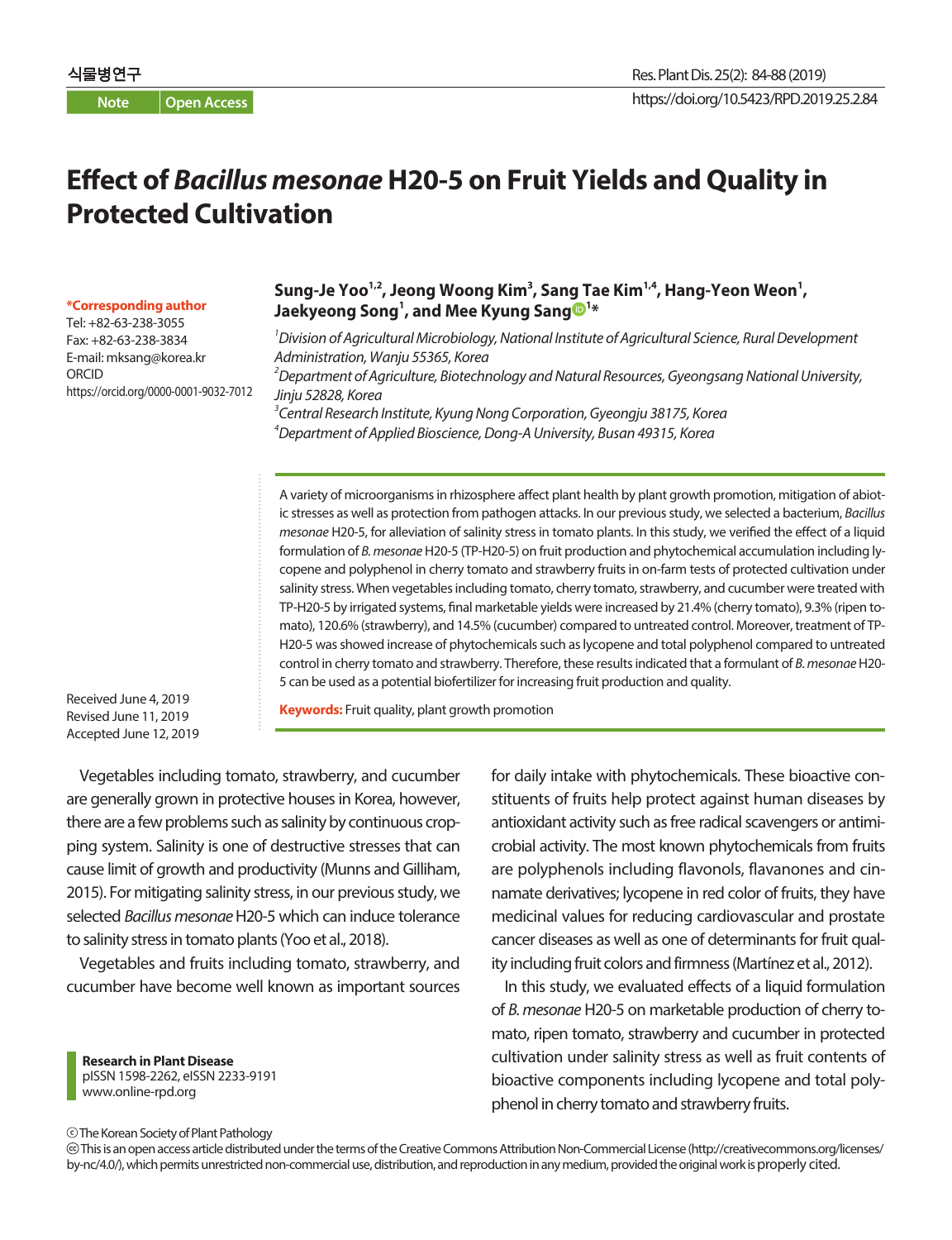| ٧                      | _             |
|------------------------|---------------|
|                        |               |
| ٠<br>I<br>٧<br>.,<br>v | ۰.<br>۰,<br>٠ |

| Treatment | Total yield (kg), (increasing rate, %) |              |               |            |  |
|-----------|----------------------------------------|--------------|---------------|------------|--|
|           | Cherry tomato                          | Ripen tomato | Strawberry    | Cucumber   |  |
| Control   | 1695 <sup>a</sup>                      | 6050         | 114.3         | 1522       |  |
| ZS        | 1835.5(8.3)                            | $6030(-0.3)$ | $56.7(-50.4)$ | 1810(18.9) |  |
| TP-H20-5  | 2058.5(21.4)                           | 6610(9.3)    | 252.2(120.6)  | 1742(14.5) |  |
|           |                                        |              |               |            |  |

**Table 1.** Yields of cherry tomato, ripen tomato, strawberry, and cucumber treated with a liquid formulation TP-H20-5, ZY (a positive control), and untreated control during a growing season in protected cultivation under salinity stress

<sup>a</sup>Total productivity of cherry tomato from December 23 in 2018 to March 30 in 2019 in Gimje; ripen tomato from February 15 in 2019 to April 13 in 2019 in Gunsan; strawberry from December 20 in 2018 to February 28 in 2019 in Yangpyeong; cucumber from October 21 in 2018 to November 28 in 2018 in Gunsan.

**On-farm tests for effect of a liquid formulation of** *B. mesonae* **H20-5 on fruit yield and quality in protected cultivation under salinity stress.** In our previous study, salinity tolerant bacteria, *B. mesonae* H20-5, was selected (Yoo et al., 2018). In this study, we used a liquid formulation of *B. mesonae* H20-5 (TP-H20-5) produced by Kyung Nong Corporation for evaluation of fruit yield and quality in protected cultivation under salinity stress. For on-farm tests, four vegetables including cherry tomato, ripen tomato, strawberry, cucumber were tested. Three treatments including untreated control (water), ZY (©Zeroyeom) as a positive control, TP-H20-5 (final concentration  $5 \times 10^6$ cells/ml) produced by Kyung Nong Corporation were used by drip irrigation system during a growing season in protected cultivation. For cherry tomato test, seedlings (*Solanum lycopersicum var. cerasiforme*, 'Nonari') were transplanted into salinity soils (EC 4.7 dS/m) located in province Gimje, Korea at September 29 in 2018; experimental field area was 660m<sup>2</sup>/treatment; each treatment was drip-irrigated at September 29 in 2018, October 10 and 26 in 2018. Marketable fruits of cherry tomato were harvested from December 23 in 2018 to March 30 in 2019. For ripen tomato, seedlings (*Solanum lycopersicum* L., 'SuperSunroad') were transplanted into salinity soils (EC 5.8 dS/m) located in province Gunsan, Korea at September 15 in 2018; experimental field area was 660m<sup>2</sup>/treatment; each treatment was drip-irrigated at September 17, October 4 and 11 in 2018. Marketable fruits of ripen tomato were harvested from February 15 to April 13 in 2019. For strawberry, seedlings (*Fragaria* × *ananassa*, 'Seolhyang') were transplanted into salinity soils (EC 3.0 dS/m) located in province Yangpyeong, Korea at September 15 in 2018; experimental field area was 330 $m^2/$ treatment; each treatment was drip-irrigated at September 20 and 30, October 9 in 2018. Marketable fruits of strawberry

were harvested from December 20 in 2018 to February 28 in 2019. For cucumber, seedlings (*Cucumis sativus* L., 'Ipchunakhab') were transplanted into salinity soils (EC 5.8 dS/ m) in province Gunsan, Korea at September 15 in 2018; experimental field area was 660m<sup>2</sup>/treatment; each treatment was drip-irrigated at September 17, and October 4 in 2018. Marketable fruits of cucumber were harvested from October 21 in 2018 to November 28 in 2018. Total marketable production in the tested plants were accumulated.

During a growing season in on-farm tests, marketable productions of cherry tomato, ripen tomato, strawberry, and cucumber were evaluated (Table 1). Cherry tomato plants treated with TP-H20-5 produced totally 2058.5 kg/660  $m^2$  in a growing season, whereas untreated control and ZY-treated plants did 1695 and 1835.5 kg/660  $m^2$ , respectively. TP-H20-5 increased yield by 21.4% compared to untreated control. Ripened tomato plants treated with TP-H20-5 were harvested 9.3% more; strawberry plants treated with TP-H20-5 were dramatically increased 120.6% compared to untreated control plants. In case of cucumber plants, TP-H20-5 induced 14.5% higher productivity compared to untreated control. Treatment of ZY as a positive control increased productivity by 8.3% for cherry tomato, and 18.9% for cucumber, however, it decreased by 0.3% for ripen tomato and 50.4% for strawberry compared to untreated control (Table 1).

**Fruit quality assessment of cherry tomato and strawberry plants influenced by a liquid formulation of** *B. mesonae* **H20- 5.** Marketable cherry tomatoes with four replications at February 11 in 2019, and strawberries with five replications at February 27 in 2019 were randomly sampled; each replication was consisted of five fruits. Sampled fruits of cherry tomato and strawberry were prepared by freeze drying method at -40°C, 0.100mbar for 7 days; after maceration by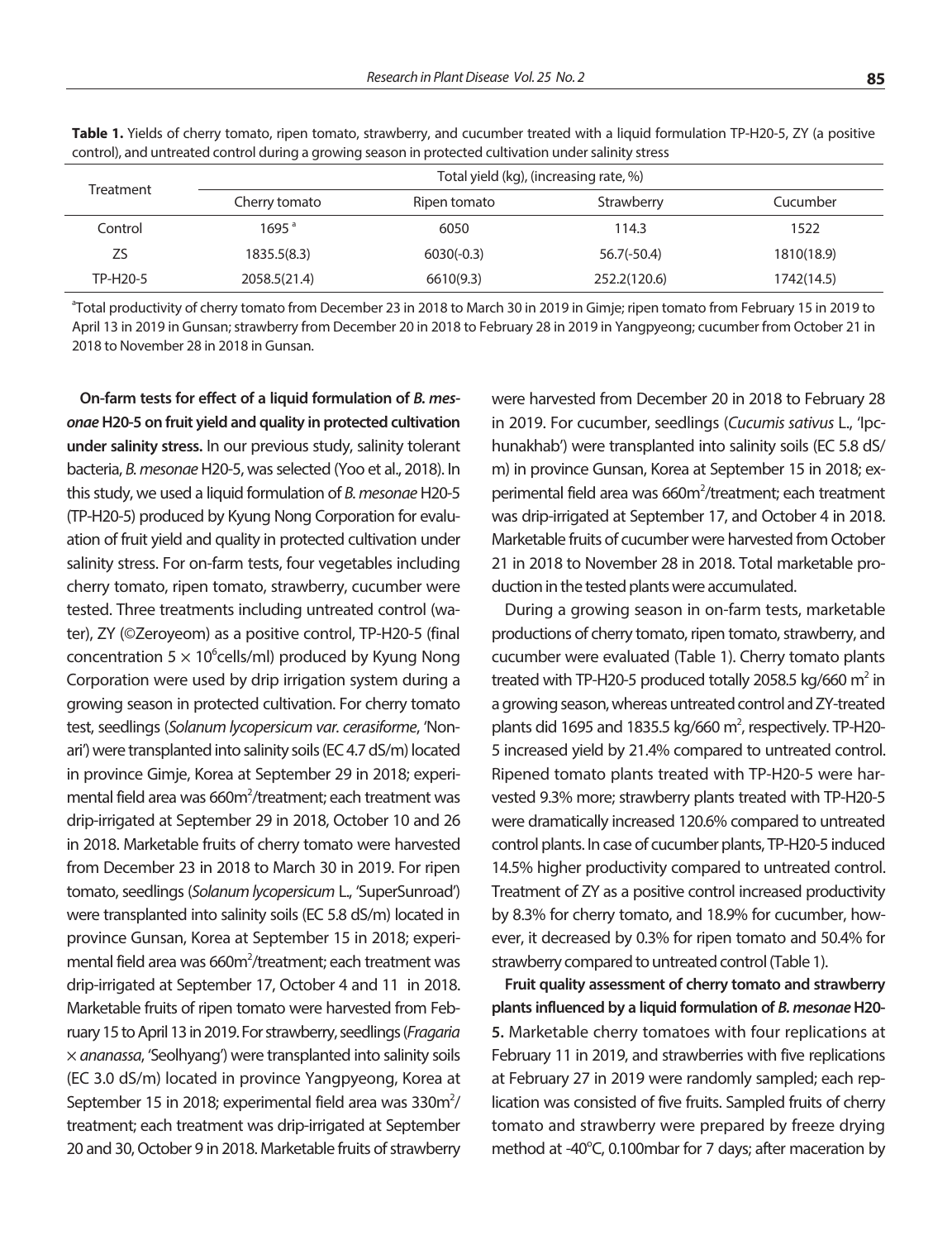a laboratory mill, powders passed through a sieve (250 μm opening micrometer, 60mesh), and then put into a scintillation vial and stored at -80°C during a period of analysis (Hallmann, 2012). For polyphenol contents of cherry tomatoes and strawberries, extraction and measurement of fruit samples were followed by Vasco et al. (2008). Briefly, 0.2 g of freeze-dried samples were first extracted with 20ml of 50% methanol and then second extracted with 20 ml of 70% acetone under continuous stirring for 1 hr. After extractions, supernatants were collected by centrifugation at 4,000 rpm for 15 min. For measurement, 0.5 ml of Folin-Ciocaltew reagent and 10 ml of sodium carbonate solution was added, and then measured absorbance at 750 nm by a UV-vis spectrophotometry (Infinite M200 PRO, TECAN, Austria). Gallic acid was used as standard curves.

For lycopene contents of cherry tomatoes and strawberries, freeze-dried samples were extracted with hexane:ethanol:acetone (2:1:1, v/v) containing butylated hydroxytoluene, and the extract was determined using a at 505nm by a UV-vis spectrophotometer (Kuti and Konuru, 2005)

For total soluble solid and titratable acidity of cherry tomatoes, fresh fruit samples were passed through a 1 mm metallic sieve for juice extraction. 1 ml of the fruit juice was filtered using a syringe filter (0.45 μm pore size), two drops of filtrate were carefully applied on the refractometer, and then total soluble solids were determined as percentage (brix range: 0~32%) (Tigchelaar, 1986). For titratable acidity, 10 g of extracted juice was mixed with 50 ml of deionized distilled water. The mixture was titrated by adding 0.1 N NaOH until a pH 8.1, the added volume of NaOH was recorded, and then calculated by using titration formula for determination of titratable acidity (Anonymous, 1968).

Statistical analyses were performed using the Statistical Analysis System software (SAS Institute, Cary, NC). Pooled data from repeated experiments were used for statistical analysis after confirming the homogeneity of the variances by Levene's test. Analyses of variance were performed using the general linear model (GLM) procedure and differences between means were investigated using the least significant difference (LSD) test at *P* < 0.05.

Bioactive components including polyphenol and lycopene, total soluble solid, and titratable acidity from fruits of cherry tomato plants treated with TP-H20-5, ZY, and untreated control were assessed (Fig. 1). There were signifi-



Fig. 1. Bioactive component and quality alterations on cherry tomato fruits by *B. mesonae* H20-5 (TP-H20-5) treatment. (A) Polyphenol, (B) lycopene contents, (C) total soluble solid (%), and (D) titratable acidity from cherry tomato fruits in protected cultivation under salinity stress. Plants were treated with a liquid formulation *B. mesonae* H20-5 (TP-H20-5), ZY as a positive control, untreated control in on-farm located in Gimje, Korea. An asterisk on the bars indicates significant difference by LSD test at *P*< 0.05.

cant effects of TP-H20-5 on bioactive component such as polyphenol and lycopene, total soluble solid, and titratable acidity compared to that of untreated control (Fig. 1). Bioactive components related to antioxidant such as polyphenol and lycopene significantly (*P* <0.05) increased when TP-H20- 5 was applied to cherry tomato plants (Fig. 1). Similar to polyphenol and lycopene, total soluble solid or titratable acidity related to consumer's tastes and flavor was also changed by treatments. Total soluble solid in cherry tomato fruits was affected by treatment TP-H20-5 but titratable acidity was not (Fig. 1).

When TP-H20-5, ZY, and untreated control were applied to strawberry plants, higher lycopene and polyphenol contents were achieved by TP-H20-5 (Fig. 2). Application of TP-H20-5 increased the lycopene content by about ca. 97.77%; polyphenol content by about ca. 13.83 % as compared to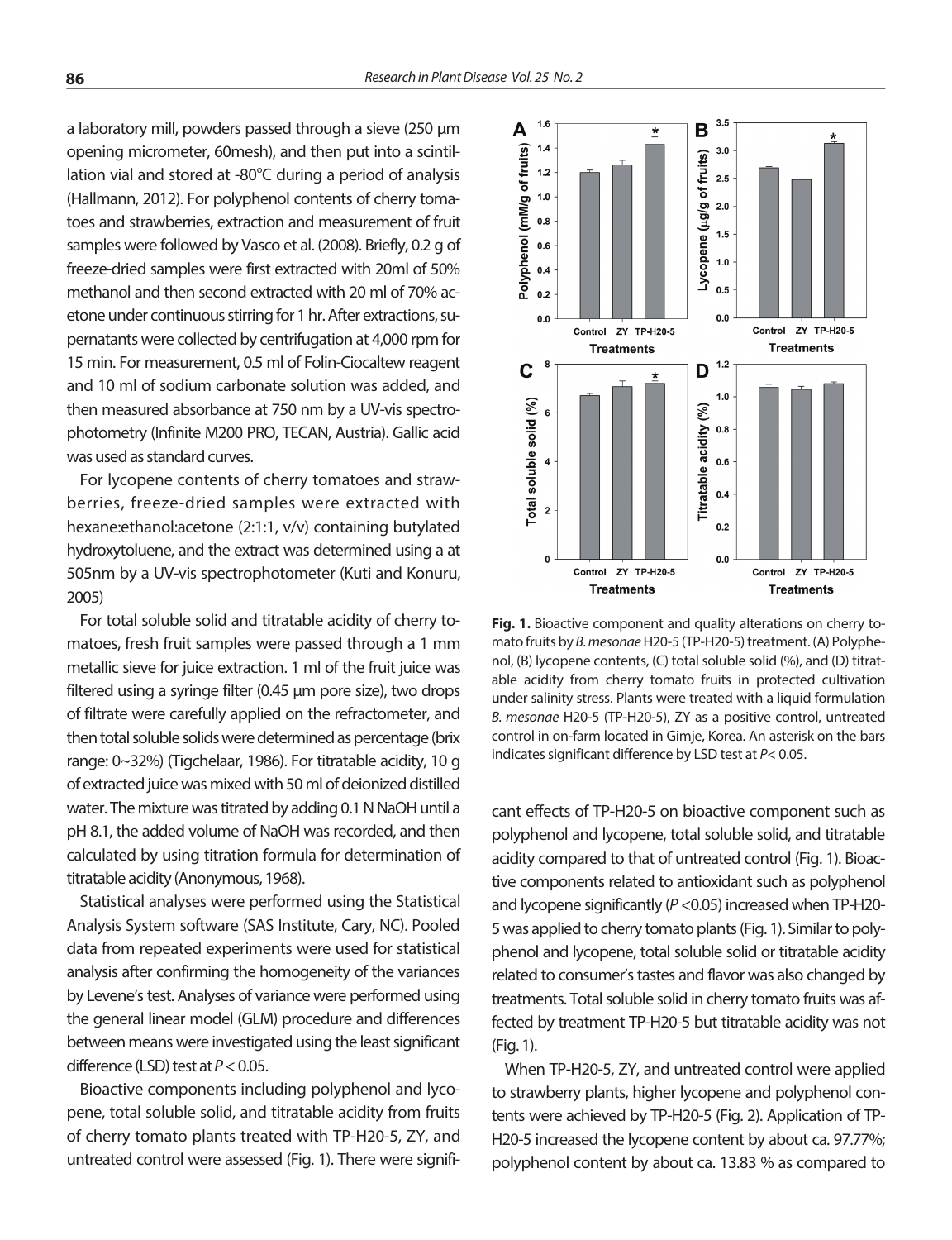

**Fig. 2.** Bioactive component alteration on strawberry fruits by *B. mesonae* H20-5 (TP-H20-5) treatment. (A) Polyphenol, and (B) lycopene contents from strawberry fruits in protected cultivation under salinity stress. Plants were treated with a liquid formulation *B. mesonae* H20-5 (TP-H20-5), ZY as a positive control, untreated control in on-farm located in Yangpyeong, Korea. However, fruits from ZY treatment were not tested. An asterisk on the bars indicates significant difference by LSD test at *P* < 0.05.

untreated control (Fig. 2).

In this study, significant increases in marketable fruit were observed when TP-H20-5 was applied into vegetables including cherry tomato, ripen tomato, strawberry, and cucumber plants. Enhanced marketable yield by bacterial treatment had been reported. Mena-Violante and Olalde-Portugal (2007) observed tomato yield increasing by inoculation of *B. subtilis*; Bernabeu et al. (2015) showed that *Burkholderia tropica* could significantly colonized in the roots, and it led to an increase of tomato production in two different growing seasons. In addition to plant growth promotion by beneficial microorganisms under general growing conditions, other roles of bacterial strains in induced systemic tolerance (IST) against abiotic stresses are currently being studied (Singh et al., 2018). Especially, salinity is one of the most severe abiotic stresses during last few decades, it causes reduction in productivity and imbalance in development of plants (Cicek and Cakirlar, 2002). Origin bacteria *B. mesonae* H20-5 of TP-H20-5 was selected by mitigative effect of salinity and plant growth-promoting characters including phosphorus solubilization, (ACC) deaminase and phytohormone-like auxin production in our previous study (Yoo et al., 2018); in this study, its final effects in protective houses under natural salinity condition could be shown as increasing marketable productivity. Moreover, phosphorus solubilization activity of *B. mesonae* H20-5 from TP-H20- 5 could help promote fruit yield by increasing a number of

blossoms of tested plants during early stages of growth and fruiting (Sainju et al., 2003). As well as increased fruit yield, this study demonstrated that application of TP-H20-5 could play a role in accumulation of phytochemical contents in cherry tomato and strawberry. The lycopene and polyphenol contents of cherry tomato and strawberry in fruits were increased by application of TP-H20-5, which was similar results to Nzanza et al. (2012). It has been reported that these contents in fruits could be affected by environmental condition, ripening stage, and nutrient status; TP-H20-5 could induce tolerance to salinity and mitigate stress in plants; it could affect plant's lycopene and polyphenol contents. Moreover, the market quality of cherry tomato and strawberry fruit is affected by lycopene which is a major determinant of fruit color; therefore, TP-H20- 5 could be an effective applicant to enhance fruit quality as well as quantitative yield.

Taken together, application of TP-H20-5 is required to increase fruit yield and quality including lycopene, polyphenol, and total soluble solid in protective cultivation under salinity by continuous cropping. Our findings of this study suggest that application of TP-H20-5 can be utilized as a potential biofertilizer for improving yield and fruit quality.

#### **Summary**

In this study, we verified the effect of a liquid formulation of *B. mesonae* H20-5 (TP-H20-5) on fruit production and quality including phytochemicals in cherry tomato and strawberry fruits in on-farm tests of protected cultivation under salinity stress. When vegetables including tomato, cherry tomato, strawberry, and cucumber were treated with TP-H20-5 by irrigated systems, final marketable yields were increased by 21.4% (cherry tomato), 9.3% (ripen tomato), 120.6% (strawberry), and 14.5% (cucumber), and phytochemical components such as lycopene and total polyphenol compared to untreated control in cherry tomato and strawberry. These results implied that a formulation of *B. mesonae* H20-5 can be used as a potential biofertilizer for improving yield and fruit quality.

### **Conflicts of Interest**

No potential conflict of interest relevant to this article was reported.